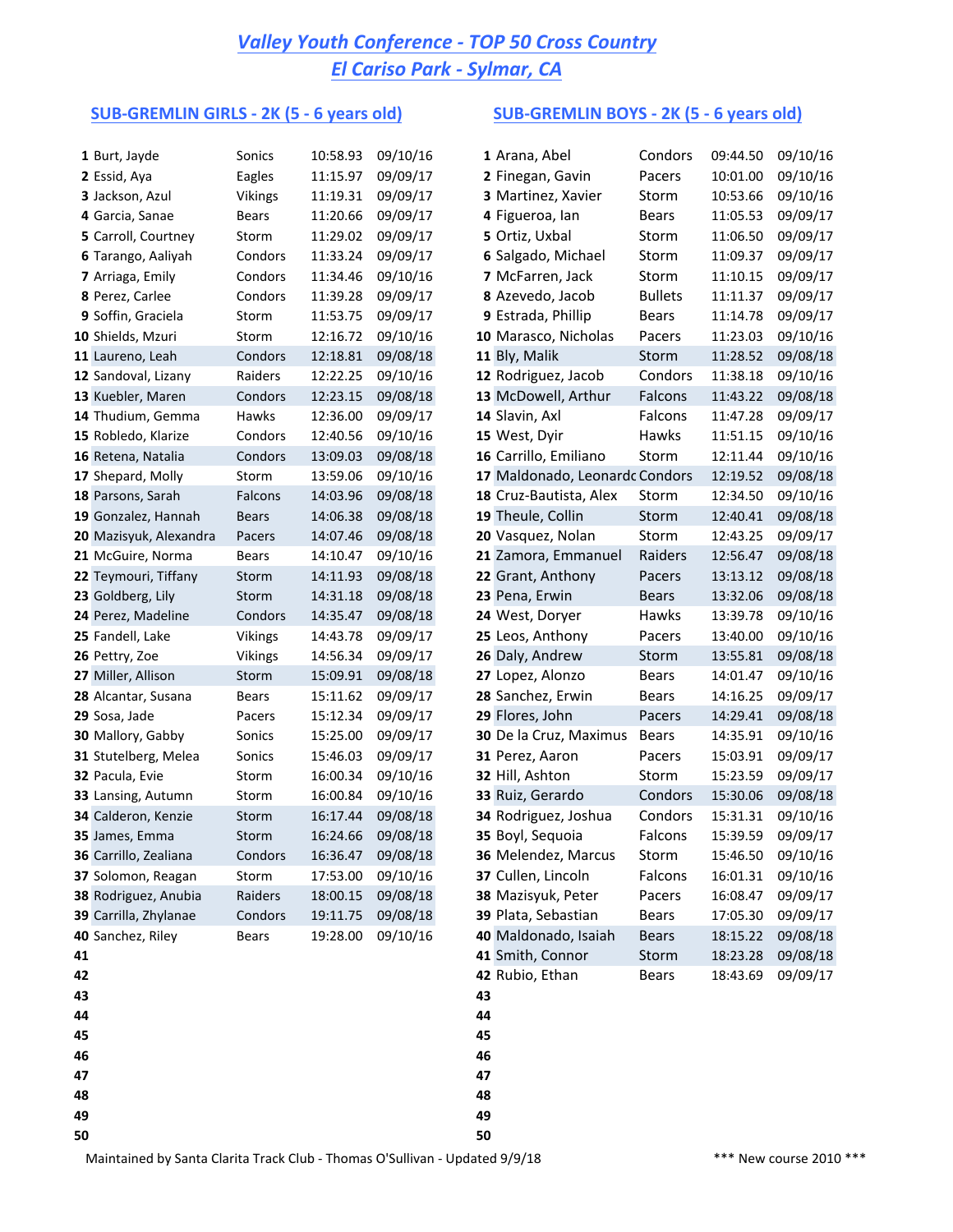## *Valley Youth Conference - TOP 50 Cross Country El Cariso Park - Sylmar, CA*

## GREMLIN GIRLS - 2K (7 - 8 years old) GREMLIN BOYS - 2K (7 - 8 years old)

| 1 Laureano, Niza       | Condors        | 08:03.53 | 10/10/15 | 1 Childers, Zachary     | Pacers   | 07:51.66 | 10/01/11 |
|------------------------|----------------|----------|----------|-------------------------|----------|----------|----------|
| 2 Quintero, Daniella   | Eagles         | 08:10.18 | 10/20/12 | 2 Fitzgerald, Rowan     | Falcons  | 08:25.00 | 10/20/12 |
| 3 Diaz, Isis           | Pacers         | 08:19.84 | 10/20/12 | 3 Nemeth, Garrett       | Eagles   | 08:26.59 | 10/20/12 |
| 4 Hawkins, Helena      | Pacers         | 08:46.66 | 10/20/12 | 4 Serrano, Nicholas     | Storm    | 08:27.69 | 10/01/11 |
| 5 Anguiano, Amanda     | Bears          | 08:53.56 | 10/20/12 | 5 Garity, Quinn         | Pacers   | 08:31.13 | 10/23/10 |
| 6 Washington, Hayden   | Storm          | 08:53.84 | 10/20/12 | 6 Oviedo, Emilio        | Storm    | 08:38.09 | 09/10/16 |
| 7 Estrada, Paola       | Condors        | 09:01.53 | 09/09/17 | 7 Crawford, James       | Eagles   | 08:42.91 | 10/20/12 |
| 8 Godsey, Payton       | Eagles         | 09:03.88 | 10/04/14 | 8 Shelton, Chase        | VC       | 08:46.22 | 10/10/15 |
| 9 Salazar, Naima       | Bears          | 09:05.44 | 10/20/12 | 9 Matarese, Luca        | Falcons  | 08:47.69 | 09/08/18 |
| 10 Plascensia, Izel    | Bears          | 09:06.21 | 10/20/12 | 10 Espinoza, Jeremy     | Eagles   | 08:53.28 | 10/20/12 |
| 11 Williams, Taraji    | <b>Bullets</b> | 09:08.97 | 09/08/18 | 11 Urbina, Aidan        | Hawks    | 08:53.93 | 10/20/12 |
| 12 Hudspeth, Keegan    | VC             | 09:09.69 | 10/10/15 | 12 Branda, Nathan       | Storm    | 08:55.69 | 10/20/12 |
| 13 Helfenstein, Lucy   | Falcons        | 09:10.37 | 09/10/16 | 13 Martinez, Xander     | Pacers   | 08:56.06 | 10/20/12 |
| 14 Saxelby, Elizabeth  | Spartans       | 09:13.98 | 10/23/10 | 14 Fredericks, Caleb    | Storm    | 08:56.81 | 09/10/16 |
| 15 Mausser, Isabelle   | Pacers         | 09:15.50 | 10/23/10 | 15 Burns, Jon           | Eagles   | 08:57.56 | 10/20/12 |
| 16 Velazquez, Meztli   | Bears          | 09:19.84 | 10/10/15 | 16 Bates, James         | Eagles   | 08:57.87 | 10/20/12 |
| 17 Gonzalez, Madeline  | Pacers         | 09:19.88 | 09/10/16 | 17 Sauer, Brad          | VC       | 09:00.50 | 10/10/15 |
| 18 Frieborn, Kelsey    | Eagles         | 09:22.59 | 09/10/16 | 18 Mallory, Micah       | Sonics   | 09:00.87 | 10/10/15 |
| 19 Theobald, Kristen   | Condors        | 09:23.06 | 09/08/18 | 19 Halvorsen, Tyler     | Sonics   | 09:01.21 | 10/10/15 |
| 20 Mackey, Karrina     | Hawks          | 09:23.44 | 10/20/12 | 20 Fleck, Elliot        | Pacers   | 09:01.47 | 10/01/11 |
| 21 Tsuang, Cheyene     | <b>Bears</b>   | 09:24.31 | 10/12/13 | 21 Vargas, Joseph       | Bears    | 09:02.44 | 10/20/12 |
| 22 Leon, Isabelle      | Raiders        | 09:26.69 | 10/10/15 | 22 Kalan, Ari           | Eagles   | 09:03.25 | 09/08/18 |
| 23 Hopkins, Charlotte  | Falcons        | 09:28.62 | 09/10/16 | 23 Mercado, Daniel      | Bears    | 09:03.44 | 10/23/10 |
| 24 Leon, Carolina      | Raiders        | 09:29.22 | 10/10/15 | 24 Hawkins, Joseph      | Pacers   | 09:03.63 | 10/23/10 |
| 25 Torres, Emma        | Condors        | 09:33.06 | 10/10/15 | 25 Golmon, Jonathan     | Spartans | 09:03.97 | 10/12/13 |
| 26 Arriaga, Emily      | Condors        | 09:33.34 | 09/08/18 | 26 Finegan, Gavin       | Pacers   | 09:04.59 | 09/08/18 |
| 27 Knudson, Grace      | Storm          | 09:34.94 | 09/06/14 | 27 Duenas, Austin       | Storm    | 09:05.50 | 09/10/16 |
| 28 McDaniel, Cristina  | <b>Bullets</b> | 09:35.09 | 10/10/15 | 28 Alvarez, Adam        | Pacers   | 09:07.59 | 10/10/15 |
| 29 Ataya, Ayla         | Falcons        | 09:38.47 | 10/10/15 | 29 Metcalf, Eric        | Falcons  | 09:08.00 | 09/09/17 |
| 30 Torres, Denise      | Bears          | 09:38.69 | 10/01/11 | 30 Vargas, Joseph       | Pacers   | 09:08.38 | 09/06/14 |
| 31 Hudspeth, Payton    | VC             | 09:39.28 | 10/20/12 | 31 Martinez, Daniel     | Pacers   | 09:09.53 | 09/10/16 |
| 32 Cabral, Giselle     | Bears          | 09:39.59 | 10/20/12 | 32 Diaz, Ethan          | Pacers   | 09:11.75 | 10/04/14 |
| 33 O'Sullivan, Jenna   | Storm          | 09:41.09 | 09/10/16 | 33 Villalobos, Brandon  | Falcons  | 09:14.03 | 10/01/11 |
| 34 Buchanan, Emma      | Storm          | 09:41.38 | 09/09/17 | 34 Ligons, Ambodai      | Falcons  | 09:14.25 | 10/04/14 |
| 35 Robledo, Hailey     | Condors        | 09:42.37 | 09/10/16 | 35 Senthilkumar, Rithul | Eagles   | 09:15.06 | 09/08/18 |
| 36 Haghmi, Marina      | Hawks          | 09:42.61 | 09/10/16 | 36 Santana, Anthony     | Falcons  | 09:15.43 | 10/04/14 |
| 37 Barragan, Leah      | Condors        | 09:43.09 | 09/10/16 | 37 Soffin, Alexander    | Eagles   | 09:17.12 | 10/10/15 |
| 38 Bingham, Adrianna   | Storm          | 09:43.31 | 10/01/11 | 38 Chamie, Benjamin     | Raiders  | 09:17.72 | 09/10/16 |
| 39 Abbitt, Genevieve   | Condors        | 09:45.53 | 09/09/17 | 39 Broadous, Zachary    | Bears    | 09:20.44 | 10/01/11 |
| 40 Kenney, Kaitlin     | Falcons        | 09:45.59 | 10/10/15 | 40 Soffin, Jacob        | Eagles   | 09:22.28 | 10/10/15 |
| 41 Baltazar, Dolly     | Bears          | 09:46.57 | 10/23/10 | 41 Murillo, Johnny      | Bears    | 09:25.15 | 10/23/10 |
| 42 Georgeson, Rebecca  | Storm          | 09:47.62 | 10/20/12 | 42 Dubal, Jai           | Eagles   | 09:27.88 | 09/08/18 |
| 43 Giacone, Kalina     | Storm          | 09:50.02 | 10/10/15 | 43 Florian, Noah        | Pacers   | 09:29.21 | 09/10/16 |
| 44 Coppola, Sophie     | Hawks          | 09:50.81 | 09/09/17 | 44 Geyer, Lucas         | Eagles   | 09:30.50 | 10/12/13 |
| 45 Carlucci, Madison   | Storm          | 09:52.12 | 10/20/12 | 45 Keenan, Zachary      | Pacers   | 09:31.34 | 10/20/12 |
| 46 Lichstein, Samantha | Spartans       | 09:53.07 | 10/23/10 | 46 Baird, Jake          | Storm    | 09:31.59 | 09/08/18 |
| 47 Campbell, Brianna   | Storm          | 09:53.22 | 10/04/14 | 47 Metcalf, Luke        | Falcons  | 09:33.25 | 10/04/14 |
| 48 Holyfield, Thalia   | Pacers         | 09:55.28 | 10/04/14 | 48 DeJesus, Luis        | Storm    | 09:33.28 | 10/10/15 |
| 49 Howell, Kadie       | Sonics         | 09:57.00 | 10/20/12 | 49 Stewart, Nabil       | Eagles   | 09:33.56 | 10/20/12 |
| 50 Theobald, Kirsten   | Condors        | 09:58.22 | 09/08/18 | 50 Walsh, Cody          | Falcons  | 09:33.72 | 10/10/15 |
|                        |                |          |          |                         |          |          |          |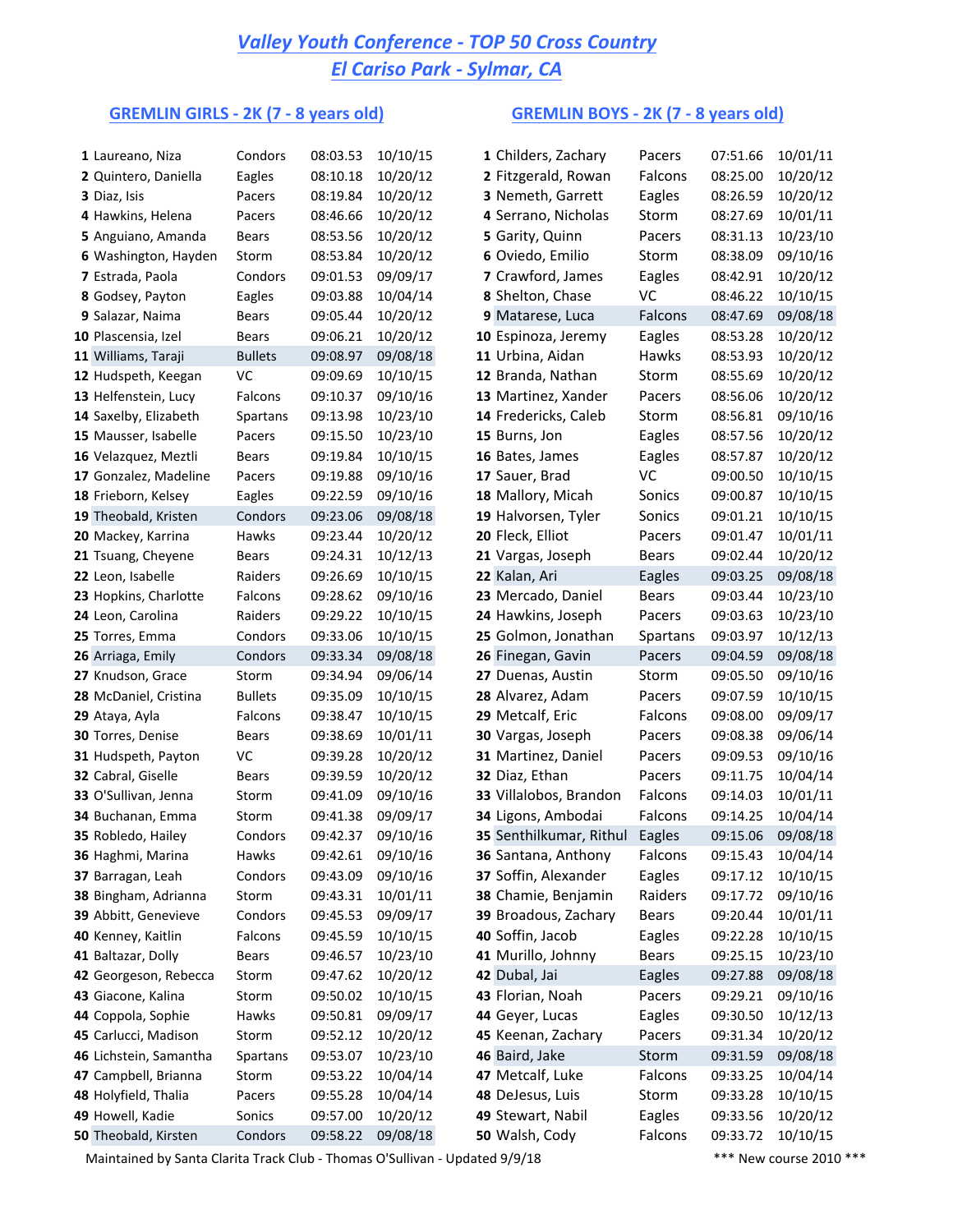## **Valley Youth Conference - TOP 50 Cross Country El Cariso Park - Sylmar, CA**

### BANTAM GIRLS - 3K (9 - 10 years old) **BANTAM BOYS** - 3K (9 - 10 years old)

| 1 Wilkinson, Haley    | Eagles         | 11:37.88 | 10/10/15 | 1 Simmons, Parker      | Falcons       | 11:29.94 | 10/10/15 |
|-----------------------|----------------|----------|----------|------------------------|---------------|----------|----------|
| 2 Diaz, Isis          | Pacers         | 11:54.44 | 09/06/14 | 2 Childers, Zachary    | Pacers        | 11:34.50 | 10/12/13 |
| 3 Duarte, Isabella    | Storm          | 12:02.18 | 10/12/13 | 3 Smith, Ethan         | Eagles        | 11:36.28 | 10/10/15 |
| 4 Quintero, Daniela   | Eagles         | 12:03.18 | 10/04/14 | 4 Ochoa, Enrique       | Eagles        | 11:39.91 | 10/20/12 |
| 5 Laureano, Niza      | Condors        | 12:11.09 | 09/09/17 | 5 Urbina, Aidin        | Hawks         | 11:41.25 | 10/10/15 |
| 6 Daley, Kalynn       | Storm          | 12:18.74 | 10/23/10 | 6 Halvorsen, Tyler     | Storm         | 11:46.62 | 09/08/18 |
| 7 Bates, Caroline     | Eagles         | 12:20.97 | 10/12/13 | 7 Dubal, Ishan         | Eagles        | 11:45.69 | 10/10/15 |
| 8 Bingham, Savannah   | Storm          | 12:25.69 | 10/10/15 | 8 Carew, Tyson         | Eagles        | 11:46.91 | 10/10/15 |
| 9 Weinstein, Abigaail | Pacers         | 12:26.97 | 09/09/17 | 9 Duenas, Austin       | Storm         | 11:48.15 | 09/08/18 |
| 10 Estrada, Paola     | Condors        | 12:32.88 | 09/08/18 | 10 Godsey, Ethan       | Eagles        | 11:48.25 | 10/04/14 |
| 11 Laureano, Audrey   | Condors        | 12:32.96 | 10/10/15 | 11 Metcalf, Luke       | Falcons       | 11:49.15 | 09/10/16 |
| 12 Couch, Jazlyn      | Falcons        | 12:35.47 | 09/09/17 | 12 Oviedo, Emilio      | Storm         | 11:53.28 | 09/09/17 |
| 13 Avila, Kelly       | Storm          | 12:36.20 | 10/10/15 | 13 Geyer, Lucas        | Eagles        | 11:54.97 | 10/10/15 |
| 14 Godsey, Payton     | Eagles         | 12:38.59 | 09/10/16 | 14 King, Parker        | Eagles        | 11:55.46 | 10/10/15 |
| 15 Theobald, Kaylie   | Condors        | 12:38.94 | 09/08/18 | 15 Hawkins, Jonathan   | Pacers        | 11:56.50 | 10/01/11 |
| 16 Couch, Caitlyn     | Falcons        | 12:42.97 | 10/23/10 | 16 DeShields, Adam     | Storm         | 12:01.74 | 10/23/10 |
| 17 Baltazar, Gnelie   | Bears          | 12:43.40 | 10/23/10 | 17 Jackson, Sage       | Eagles        | 12:02.72 | 10/10/15 |
| 18 Gonzalez, Caitlin  | Pacers         | 12:49.62 | 09/09/17 | 18 Egberongbe, Olaitan | Eagles        | 12:05.22 | 10/10/15 |
| 19 Fredericks, Hannah | Storm          | 12:52.31 | 10/12/13 | 19 Serrano, Nichola    | Storm         | 12:08.72 | 10/12/13 |
| 20 Velazquez, Meztli  | Bears          | 12:53.43 | 09/09/17 | 20 Espinoza, Jeremy    | Eagles        | 12:11.00 | 10/10/15 |
| 21 Fleck, Zoe         | Pacers         | 12:53.77 | 10/23/10 | 21 Vargas, Joseph      | Pacers        | 12:11.24 | 10/10/15 |
| 22 Pacheco, Samantha  | Bears          | 12:56.97 | 09/09/17 | 22 Lusk, Brody         | Storm         | 12:11.78 | 10/10/15 |
| 23 Ramirez, Lindsey   | Condors        | 12:58.12 | 09/10/16 | 23 Olson, Liam         | Falcons       | 12:18.03 | 10/10/15 |
| 24 Grossman, Kamryn   | Storm          | 12:59.69 | 10/04/14 | 24 Nemeth, Garrett     | Eagles        | 12:18.22 | 10/12/13 |
| 25 Quintero, Natalia  | Eagles         | 13:01.72 | 10/20/12 | 25 Bello, Lucas        | Pacers        | 12:20.25 | 09/09/17 |
| 26 Salazar, Naima     | Pacers         | 13:02.12 | 09/06/14 | 26 Serrano, Kobe       | Storm         | 12:24.72 | 10/01/11 |
| 27 Knudson, Grace     | Storm          | 13:05.30 | 10/10/15 | 27 Albert, Cameron     | Eagles        | 12:25.12 | 10/20/12 |
| 28 Shields, Amara     | Storm          | 13:09.68 | 10/10/15 | 28 Santana, A Ray      | Falcons       | 12:26.34 | 09/10/16 |
| 29 Plascencia, Izel   | Bears          | 13:10.62 | 09/06/14 | 29 Metcalf, Eric       | Falcons       | 12:27.69 | 09/08/18 |
| 30 Matthews, Nedovia  | Eagles         | 13:11.09 | 10/10/15 | 30 Gentry, Cole        | Eagles        | 12:27.84 | 10/12/13 |
| 31 Moro, Mariah       | Bears          | 13:11.44 | 10/23/10 | 31 English, Joshua     | Storm         | 12:28.84 | 10/01/11 |
| 32 Hernandez, Olivia  | Bears          | 13:11.97 | 10/20/12 | 32 Cantu, Aaron        | Eagles        | 12:29.91 | 10/04/14 |
| 33 Martinez, Maya     | Pacers         | 13:13.09 | 10/20/12 | 33 Jacob, Darrick      | Eagles        | 12:29.94 | 09/10/16 |
| 34 Anguiano, Amanda   | <b>Bears</b>   | 13:17.78 | 10/12/13 | 34 Weinstein, Aiden    | Pacers        | 12:31.09 | 10/10/15 |
| 35 Madison, Kalista   | Storm          | 13:18.75 | 10/10/15 | 35 Sax, Brayton        | <b>Tigers</b> | 12:31.50 | 09/08/18 |
| 36 Weser, Amadi       | Falcons        | 13:19.25 | 09/06/14 | 36 Estrada, Joshua     | Condors       | 12:32.59 | 10/10/15 |
| 37 Washington, Hayden | Storm          | 13:19.72 | 09/06/14 | 37 Jordan, Seth        | Hawks         | 12:35.05 | 10/10/15 |
| 38 Hudspeth, Brooke   | Village        | 13:20.56 | 10/12/13 | 38 Armijo, Ryan        | Falcons       | 12:35.69 | 10/04/14 |
| 39 Ataya, Ayla        | Falcons        | 13:23.22 | 09/09/17 | 39 Mainvielle, Alex    | Hawks         | 12:35.81 | 10/20/12 |
| 40 Mackey, Karrina    | Hawks          | 13:24.12 | 10/12/13 | 40 Hanson, Finley      | Pacers        | 12:38.72 | 10/10/15 |
| 41 Torres, Denise     | <b>Bears</b>   | 13:25.94 | 10/12/13 | 41 Bingham, Baylin     | Storm         | 12:39.76 | 10/10/15 |
| 42 McDaniel, Cristina | <b>Bullets</b> | 13:26.18 | 09/09/17 | 42 Canham, Caleb       | Storm         | 12:40.16 | 10/10/15 |
| 43 Tsuang, Cheyenne   | Pacers         | 13:27.69 | 09/06/14 | 43 Garity, Quinn       | Pacers        | 12:41.22 | 10/20/12 |
| 44 Jenkins, Jayda     | Pacers         | 13:29.69 | 09/08/18 | 44 Martinez, Hector    | Pacers        | 12:41.31 | 09/06/14 |
| 45 Helfenstein, Lucy  | Falcons        | 13:30.78 | 09/09/17 | 45 Dudley, Ryan        | Pacers        | 12:41.75 | 09/10/16 |
| 46 O'Sullivan, Jenna  | Storm          | 13:31.91 | 09/08/18 | 46 Marquez, Ayden      | Condors       | 12:42.06 | 09/08/18 |
| 47 Love, Payton       | Eagles         | 13:32.75 | 10/20/12 | 47 Fitzgerald, Rowan   | Falcons       | 12:42.80 | 09/06/14 |
| 48 Berreta, Kaela     | Storm          | 13:33.02 | 10/20/12 | 48 Bates, James        | Eagles        | 12:43.46 | 09/06/14 |
| 49 Hopkins, Charlotte | Falcons        | 13:35.22 | 09/09/17 | 49 Gandarilla, Michael | Pacers        | 12:43.62 | 10/10/15 |
| 50 O'Brien, Zoe       | Mirman         | 13:42.46 | 09/08/18 | 50 Burns, King         | Eagels        | 12:45.18 | 10/10/15 |
|                       |                |          |          |                        |               |          |          |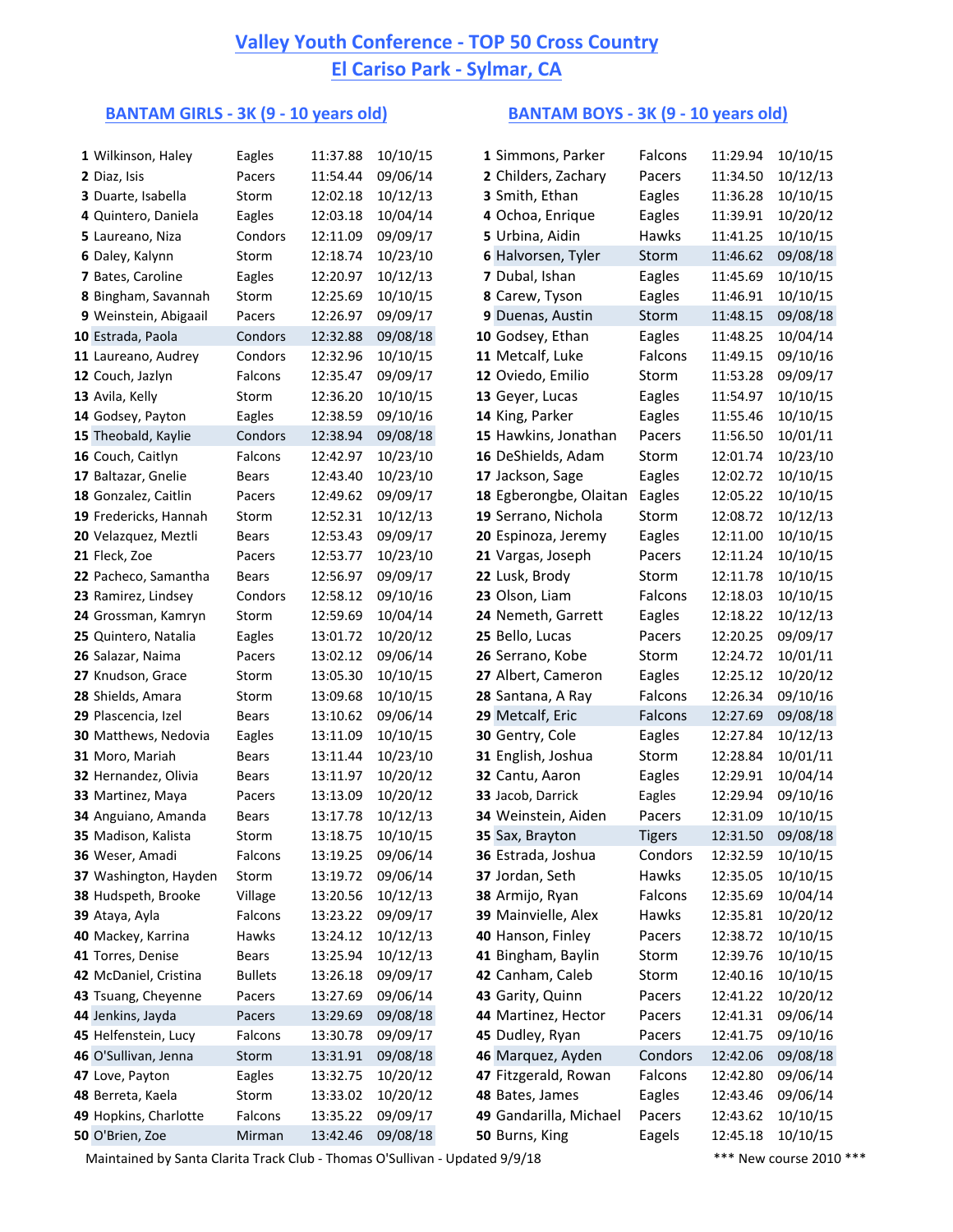# **Valley Youth Conference - TOP 50 Cross Country El Cariso Park - Sylmar, CA**

### **MIDGET GIRLS - 3K (11-12 years old) MIDGET BOYS - 3K (11-12 years old)**

| 1 Diaz, Isis           | Pacers        | 11:16.94 | 09/10/16 | 1 Childers, Zackary   | Pacers         | 10:24.06 | 10/10/15             |
|------------------------|---------------|----------|----------|-----------------------|----------------|----------|----------------------|
| 2 Walla, Jordyn        | Condors       | 11:26.21 | 10/10/15 | 2 Leon, Andres        | Raiders        | 10:41.00 | 10/10/15             |
| 3 Ramirez, Lindsey     | Condors       | 11:32.66 | 09/08/18 | 3 Godsey, Ethan       | Eagles         | 10:55.66 | 09/10/16             |
| 4 Godsey, Peyton       | Eagles        | 11:42.75 | 09/08/18 | 4 Buchanan, Aidan     | Storm          | 10:56.28 | 09/08/18             |
| 5 Quintero, Natalia    | Eagles        | 11:45.47 | 10/04/14 | 5 Laureano, Rey       | Condors        | 10:59.25 | 10/10/15             |
| 6 Fredericks, Hannah   | Storm         | 11:48.75 | 10/10/15 | 6 Martinez, Erick     | Pacers         | 11:03.62 | 10/10/15             |
|                        |               |          |          | 7 Martinez, Hector    |                |          | 09/10/16             |
| 7 Berretta, Kaela      | Storm         | 11:56.53 | 10/04/14 |                       | Storm          | 11:04.31 |                      |
| 8 Golmon, Hailey       | Spartans      | 11:59.22 | 10/12/13 | 8 Golmon, Christian   | Spartans       | 11:05.59 | 10/12/13             |
| 9 Sax, Tiffany         | <b>Tigers</b> | 12:01.25 | 09/08/18 | 9 Orozco, Santiago    | <b>Bullets</b> | 11:13.41 | 09/09/17<br>10/04/14 |
| 10 Majerus, Gia        | Eagles        | 12:03.38 | 10/12/13 | 10 Gallardo, Blake    | Storm          | 11:14.47 |                      |
| 11 Schauble, Shelbi    | Storm         | 12:07.84 | 10/12/13 | 11 Dubal, Ishan       | Eagles         | 11:17.84 | 09/09/17             |
| 12 Couch, Caitlyn      | Falcons       | 12:07.94 | 10/20/12 | 12 Torres, Michael    | Condors        | 11:17.91 | 10/10/15             |
| 13 Gentry, Reese       | Hawks         | 12:10.06 | 09/09/17 | 13 Metcalf, Luke      | Falcons        | 11:19.84 | 09/08/18             |
| 14 Martinez, Maya      | Pacers        | 12:10.28 | 10/12/13 | 14 Owen, Hayden       | Falcons        | 11:20.03 | 10/10/15             |
| 15 Cobieya, Stephanie  | Bears         | 12:10.81 | 10/12/13 | 15 Salazar, David     | Bears          | 11:20.81 | 10/12/13             |
| 16 Grossman, Kamryn    | Storm         | 12:11.25 | 09/10/16 | 16 Russell, Matthew   | Raiders        | 11:22.09 | 10/10/15             |
| 17 Duarte, Isabella    | Storm         | 12:12.00 | 10/04/14 | 17 Garity, Quinn      | Pacers         | 11:22.78 | 10/12/13             |
| 18 Tirado, Alex        | Condors       | 12:12.00 | 10/10/15 | 18 Rodriguez, Diego   | Condors        | 11:23.31 | 09/08/18             |
| 19 Laureano, Niza      | Condors       | 12:12.96 | 09/08/18 | 19 Wadkins, Rylan     | Storm          | 11:24.72 | 10/04/14             |
| 20 Bates, Caroline     | Eagles        | 12:15.28 | 10/10/15 | 20 Fitzgerald, Rowan  | Falcons        | 11:25.28 | 10/10/15             |
| 21 Aguilar, Amaya      | Bears         | 12:15.41 | 10/12/13 | 21 Armijo, Ryan       | Falcons        | 11:25.68 | 10/10/15             |
| 22 Haack, Eden         | Falcons       | 12:24.44 | 10/10/15 | 22 Mecalf, Luke       | Falcons        | 11:26.62 | 09/09/17             |
| 23 Olofe, Sydney       | Pacers        | 12:24.72 | 10/10/15 | 23 Fitzgerald, Colin  | Falcons        | 11:28.28 | 10/01/11             |
| 24 Hernandez, Olivia   | Bears         | 12:26.41 | 10/12/13 | 24 Serrano, Nicholas  | Storm          | 11:33.09 | 10/10/15             |
| 25 Smith, McKenna      | Falcons       | 12:27.44 | 10/20/12 | 25 Hawkins, Jonathan  | Pacers         | 11:35.78 | 10/20/12             |
| 26 Salazar, Naima      | Pacers        | 12:27.72 | 09/09/17 | 26 Kesling, Jesse     | Raiders        | 11:38.12 | 10/10/15             |
| 27 Garcia, Carolina    | Condors       | 12:29.88 | 09/08/18 | 27 Duarte, Joshua     | Storm          | 11:39.15 | 10/20/12             |
| 28 Moro, Mariah        | Bears         | 12:31.53 | 10/01/11 | 28 King, Parker       | Eagles         | 11:41.15 | 09/10/16             |
| 29 Hudspeth, Brooke    | Village       | 12:33.56 | 10/10/15 | 29 Hazell, Justin     | Eagles         | 11:43.09 | 10/20/12             |
| 30 Lindsay, Dakota     | Storm         | 12:38.08 | 10/23/10 | 30 Simmons, Parker    | Falcons        | 11:43.78 | 09/10/16             |
| 31 Rachal, Laisette    | Sonics        | 12:38.72 | 10/10/15 | 31 Mancillas, Vincent | <b>Bears</b>   | 11:45.15 | 10/12/13             |
| 32 Mogab, Julianne     | Pacers        | 12:40.15 | 10/23/10 | 32 Fleck, Elliot      | Pacers         | 11:47.84 | 10/10/15             |
| 33 Rasplicka, Kylie    | Storm         | 12:40.15 | 10/12/13 | 33 Vargas, Joseph     | Pacers         | 11:50.25 | 09/08/18             |
| 34 Barnes, Amelia      | Storm         | 12:40.50 | 09/08/18 | 34 Sharick, Corey     | Hawks          | 11:50.31 | 10/04/14             |
| 35 Satterfield, Megan  | Pacers        | 12:40.68 | 10/23/10 | 35 Penaflor, Xander   | Hawks          | 11:51.78 | 10/04/14             |
| 36 Cabral, Vanessa     | Condors       | 12:42.56 | 10/10/15 | 36 Hunten, Alazar     | Storm          | 11:53.03 | 09/08/18             |
| 37 Rashkovsky, Jenna   | Pacers        | 12:44.09 | 10/10/15 | 37 Dudley, Ryan       | Pacers         | 11:58.56 | 09/08/18             |
| 38 Virtue, Emily       | Hawks         | 12:47.03 | 10/20/12 | 38 Audraus, Antonio   | Eagles         | 11:59.66 | 10/04/14             |
| 39 Trice, Reece        | <b>Bears</b>  | 12:48.94 | 09/08/18 | 39 Romine, Hunter     | Storm          | 11:59.87 | 10/12/13             |
| 40 Birnhaum, Sophie    | Hawks         | 12:49.50 | 10/12/13 | 40 Bitetti, Bryce     | Falcons        | 12:01.81 | 09/10/16             |
| 41 Campbell, Brianna   | Storm         | 12:49.52 | 09/08/18 | 41 Andrews, Boon      | Eagles         | 12:05.91 | 10/20/12             |
| 42 Spaulding, Samantha | Storm         | 12:49.93 | 09/08/18 | 42 Weinstein, Aiden   | Pacers         | 12:06.59 | 09/09/17             |
| 43 Fleck, Zoe          | Pacers        | 12:50.84 | 10/20/12 | 43 Fishman, Daniel    | Raiders        | 12:12.78 | 09/08/18             |
| 44 Avila, Kelly        | Storm         | 12:51.21 | 09/10/16 | 44 Hawkins, Frank     | Pacers         | 12:15.00 | 10/01/11             |
| 45 Lopez, Angelina     | Eagles        | 12:51.56 | 09/09/17 | 45 Lemus, Emiliano    | Condors        | 12:17.50 | 10/10/15             |
| 46 Cottrell, Kaylee    | Eagles        | 13:00.18 | 10/04/14 | 46 Holyfield, Paul    | Pacers         | 12:20.06 | 10/04/14             |
| 47 Couch, Jazlyn       | Falcons       | 13:00.91 | 09/08/18 | 47 Anderson, Thomas   | Storm          | 12:20.43 | 09/06/14             |
| 48 Anguiano, Amanda    | Pacers        | 13:01.18 | 10/10/15 | 48 Mercado, Daniel    | Bears          | 12:21.65 | 09/06/14             |
| 49 King, Hali          | Hawks         | 13:02.12 | 10/20/12 | 49 Bates, James       | Eagles         | 12:22.59 | 09/09/17             |
| 50 Williams, Alexa     | Pacers        | 13:04.56 | 10/10/15 | 50 Shrier, Evan       | Eagles         | 12:24.78 | 09/09/17             |
|                        |               |          |          |                       |                |          |                      |

| 1 Childers, Zackary        | Pacers         | 10:24.06 | 10/10/15 |
|----------------------------|----------------|----------|----------|
| 2 Leon, Andres             | Raiders        | 10:41.00 | 10/10/15 |
| 3 Godsey, Ethan            | Eagles         | 10:55.66 | 09/10/16 |
| 4 Buchanan, Aidan          | Storm          | 10:56.28 | 09/08/18 |
| 5 Laureano, Rey            | Condors        | 10:59.25 | 10/10/15 |
| 6 Martinez, Erick          | Pacers         | 11:03.62 | 10/10/15 |
| 7 Martinez, Hector         | Storm          | 11:04.31 | 09/10/16 |
| <b>8 Golmon, Christian</b> | Spartans       | 11:05.59 | 10/12/13 |
| 9 Orozco, Santiago         | <b>Bullets</b> | 11:13.41 | 09/09/17 |
| 0 Gallardo, Blake          | Storm          | 11:14.47 | 10/04/14 |
| 1 Dubal, Ishan             | Eagles         | 11:17.84 | 09/09/17 |
| 2 Torres, Michael          | Condors        | 11:17.91 | 10/10/15 |
| <b>3 Metcalf, Luke</b>     | Falcons        | 11:19.84 | 09/08/18 |
| 4 Owen, Hayden             | Falcons        | 11:20.03 | 10/10/15 |
| 5 Salazar, David           | <b>Bears</b>   | 11:20.81 | 10/12/13 |
| 6 Russell, Matthew         | Raiders        | 11:22.09 | 10/10/15 |
| 7 Garity, Quinn            | Pacers         | 11:22.78 | 10/12/13 |
| <b>8 Rodriguez, Diego</b>  | Condors        | 11:23.31 | 09/08/18 |
| 9 Wadkins, Rylan           | Storm          | 11:24.72 | 10/04/14 |
| 0 Fitzgerald, Rowan        | Falcons        | 11:25.28 | 10/10/15 |
| 1 Armijo, Ryan             | Falcons        | 11:25.68 | 10/10/15 |
| 2 Mecalf, Luke             | Falcons        | 11:26.62 | 09/09/17 |
| 3 Fitzgerald, Colin        | Falcons        | 11:28.28 | 10/01/11 |
| 4 Serrano, Nicholas        | Storm          | 11:33.09 | 10/10/15 |
| 5 Hawkins, Jonathan        | Pacers         | 11:35.78 | 10/20/12 |
| 6 Kesling, Jesse           | Raiders        | 11:38.12 | 10/10/15 |
| 7 Duarte, Joshua           | Storm          | 11:39.15 | 10/20/12 |
| <b>8 King, Parker</b>      | Eagles         | 11:41.15 | 09/10/16 |
| 9 Hazell, Justin           | Eagles         | 11:43.09 | 10/20/12 |
| 0 Simmons, Parker          | Falcons        | 11:43.78 | 09/10/16 |
| 1 Mancillas, Vincent       | <b>Bears</b>   | 11:45.15 | 10/12/13 |
| 2 Fleck, Elliot            | Pacers         | 11:47.84 | 10/10/15 |
| 3 Vargas, Joseph           | Pacers         | 11:50.25 | 09/08/18 |
| 4 Sharick, Corey           | <b>Hawks</b>   | 11:50.31 | 10/04/14 |
| 5 Penaflor, Xander         | Hawks          | 11:51.78 | 10/04/14 |
| 6 Hunten, Alazar           | Storm          | 11:53.03 | 09/08/18 |
| 7 Dudley, Ryan             | Pacers         | 11:58.56 | 09/08/18 |
| <b>8 Audraus, Antonio</b>  | Eagles         | 11:59.66 | 10/04/14 |
| 9 Romine, Hunter           | Storm          | 11:59.87 | 10/12/13 |
| 0 Bitetti, Bryce           | Falcons        | 12:01.81 | 09/10/16 |
| 1 Andrews, Boon            | Eagles         | 12:05.91 | 10/20/12 |
| 2 Weinstein, Aiden         | Pacers         | 12:06.59 | 09/09/17 |
| 3 Fishman, Daniel          | Raiders        | 12:12.78 | 09/08/18 |
| 4 Hawkins, Frank           | Pacers         | 12:15.00 | 10/01/11 |
| 5 Lemus, Emiliano          | Condors        | 12:17.50 | 10/10/15 |
| 6 Holyfield, Paul          | Pacers         | 12:20.06 | 10/04/14 |
| 7 Anderson, Thomas         | Storm          | 12:20.43 | 09/06/14 |
| <b>8 Mercado, Daniel</b>   | Bears          | 12:21.65 | 09/06/14 |
| 9 Bates, James             | Eagles         | 12:22.59 | 09/09/17 |
| 0 Shrier, Evan             | Eagles         | 12:24.78 | 09/09/17 |
|                            |                |          |          |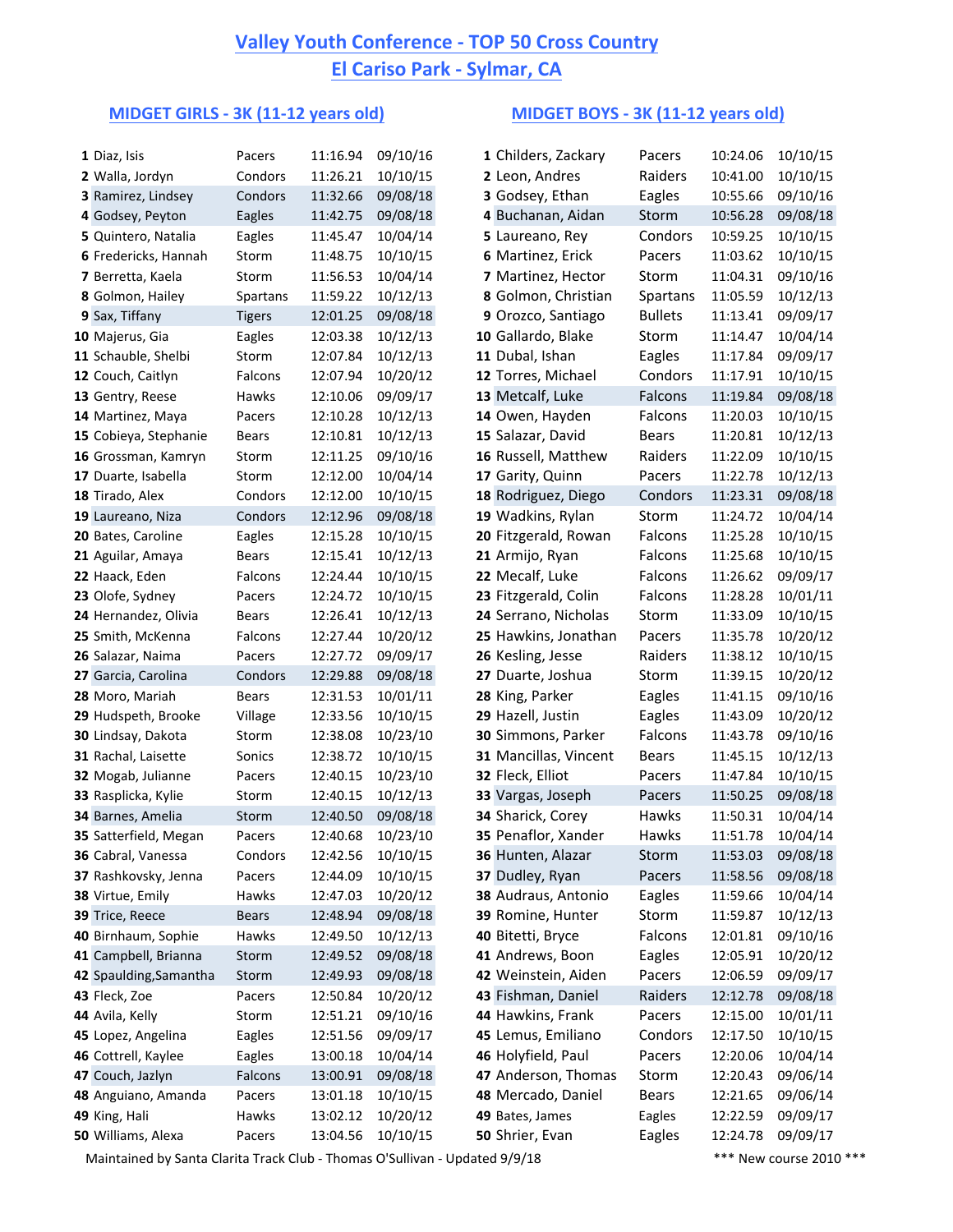## **<u>Valley Youth Conference - TOP 50 Cross Country</u> El Cariso Park - Sylmar, CA**

## **YOUTH GIRLS - 4K (13-14 years old) YOUTH BOYS - 4K (13-14 years old)**

| 1 Thompson, Kaylee                         | Storm           | 15:22.78             | 10/20/12             | 1 Struznyna, Alexander                  | Eagles           | 14:29.94             | 10/20/12             |
|--------------------------------------------|-----------------|----------------------|----------------------|-----------------------------------------|------------------|----------------------|----------------------|
| 2 Davis, Abigail                           | Storm           | 16:13.90             | 10/20/12             | 2 Brdar, Cody                           | Eagles           | 14:49.50             | 10/20/12             |
| 3 Tashjian, Sarenn                         | Eagles          | 16:54.28             | 10/20/12             | 3 Romine, Hunter                        | Storm            | 14:52.09             | 10/10/15             |
| 4 Diaz, Isis                               | Pacers          | 16:58.03             | 09/09/17             | 4 Rubira, Ruben                         | Storm            | 14:55.92             | 10/23/10             |
| 5 Smith, Mckenna                           | Falcons         | 16:59.56             | 10/04/14             | 5 Acosta, Jacob                         | Storm            | 14:58.66             | 10/20/12             |
| 6 Mogab, Julianne                          | Pacers          | 17:08.15             | 10/01/11             | 6 Summer, Jonathan                      | Storm            | 15:04.15             | 10/23/10             |
| 7 Aguillon, Olimpia                        | <b>Bullets</b>  | 17:12.94             | 10/20/12             | 7 Wadkins, Rylan                        | Storm            | 15:07.22             | 10/10/15             |
| 8 Duarte, Isabella                         | Storm           | 17:17.62             | 09/10/16             | 8 Daley, Tynan                          | Storm            | 15:09.80             | 10/23/10             |
| 9 Dang, Audrey                             | Storm           | 17:19.91             | 10/10/15             | 9 Bay, Jonathan                         | Storm            | 15:13.00             | 10/23/10             |
| 10 Kaiser, Katie                           | Pacers          | 17:33.03             | 10/20/12             | 10 Benitez, David                       | Storm            | 15:18.34             | 10/20/12             |
| 11 Moro, Mariah                            | <b>Bears</b>    | 17:34.28             | 10/12/13             | 11 Laureano, Juan Carlos                | Condors          | 15:20.44             | 10/10/15             |
| 12 Zavala, Valerie                         | Eagles          | 17:45.56             | 10/12/13             | 12 Gallardo, Blake                      | Storm            | 15:20.72             | 10/10/15             |
| 13 Bahr, Emma                              | Storm           | 17:46.41             | 10/01/11             | 13 Sode, Trevor                         | Eagles           | 15:21.38             | 10/20/12             |
| 14 Walla, Jordyn                           | Condors         | 17:49.62             | 09/10/16             | 14 Cucuta, Cristian                     | Storm            | 15:21.64             | 10/23/10             |
| 15 Setian, Leana                           | Falcons         | 17:52.12             | 10/23/10             | 15 Lopez Jr, Patrick                    | Bears            | 15:32.09             | 10/23/10             |
| 16 Hernandez, Olivia                       | Pacers          | 17:52.46             | 10/10/15             | 16 Islas, David                         | Storm            | 15:32.28             | 10/20/12             |
| 17 Barnum, Julia                           | Sonics          | 17:58.97             | 10/10/15             | 17 Neil, Logan                          | Falcons          | 15:39.09             | 10/20/12             |
| 18 Geyer, Samantha                         | Eagles          | 17:59.69             | 10/12/13             | 18 Fischer, Austin                      | Storm            | 15:42.66             | 10/01/11             |
| 19 Resnick, Kyla                           | Storm           | 17:59.81             | 10/01/11             | 19 Makar, Spencer                       | Storm            | 15:42.94             | 10/20/12             |
| 20 Dobbs, Mauri                            | Storm           | 18:02.31             | 10/12/13             | 20 Greene, Shane                        | Pacers           | 15:51.94             | 10/10/15             |
| 21 Cowell, Madison                         | Pacers          | 18:07.09             | 10/20/12             | 21 Salazar, David                       | Pacers           | 15:52.12             | 10/04/14             |
| 22 Brown, Janiah                           | Eagles          | 18:12.41             | 10/04/14             | 22 Garity, Quinn                        | Pacers           | 15:52.37             | 10/10/15             |
| 23 Couch, Caitlyn                          | Falcons         | 18:13.59             | 10/12/13             | 23 Vats, Manan                          | Falcons          | 15:57.31             | 10/04/14             |
| 24 Bates, Caroline                         | Eagles          | 18:14.69             | 09/10/16             | 24 Perez, Esteban                       | Eagles           | 15:57.56             | 10/20/12             |
| 25 Jacobsson, Lindsey                      | Storm           | 18:14.93             | 10/12/13             | 25 Dubal, Ishan                         | Eagles           | 16:00.97             | 09/08/18             |
| 26 Wilkinson, Haley                        | Eagles          | 18:15.97             | 09/08/18             | 26 Silva, Julian                        | Bears            | 16:01.50             | 10/12/13             |
| 27 Huerta, Mayra                           | Bears           | 18:19.66             | 10/01/11             | 27 Thomas, Jacob                        | Falcons          | 16:02.03             | 10/10/15             |
| 28 Lomeli, Alex                            | Hawks           | 18:21.81             | 10/12/13             | 28 Leon, Andres                         | Raiders          | 16:06.47             | 09/10/16             |
| 29 Satterfield, Megan                      | Pacers          | 18:28.41             | 10/01/11             | 29 Hazell, Justin                       | Eagles           | 16:08.41             | 10/12/13             |
| 30 Cobieya, Ruth                           | Bears           | 18:35.93             | 10/20/12             | 30 Popa, Leon                           | <b>Bullets</b>   | 16:09.81             | 10/20/12             |
| 31 Olofe, Sydney                           | Pacers          | 18:38.97             | 09/10/16             | 31 Godsey, Ethan                        | Eagles           | 16:10.72             | 09/09/17             |
| 32 Victoria, Jacqueline                    | Storm           | 18:39.75             | 10/20/12             | 32 Serrano, Jordan                      | Storm            | 16:10.74             | 10/23/10             |
| 33 King, Savannah<br>34 Fredericks, Hannah | Eagles<br>Storm | 18:40.87<br>18:43.25 | 09/08/18<br>09/10/16 | 33 Anderson, Thomas                     | Storm            | 16:12.00<br>16:12.03 | 10/10/15<br>10/20/12 |
|                                            | Condors         | 18:43.25             | 09/09/17             | 34 Allen, Matthew                       | Eagles<br>Pacers | 16:12.59             | 10/20/12             |
| 35 Perez, Emma<br>36 Fontanesi, Gina       | <b>Bullets</b>  | 18:48.02             | 10/20/12             | 35 Carver, Jake<br>36 McDaniel, Cameron | <b>Bullets</b>   | 16:13.09             | 10/20/12             |
| 37 Rashkovsky, Jenna                       | Pacers          | 18:48.88             | 09/10/16             | 37 Russell, Matthew                     | Raiders          | 16:14.15             | 09/10/16             |
| 38 Sehenuk, Savannah                       | Storm           | 18:51.69             | 10/20/12             | 38 Cabello, Josh                        | Falcons          | 16:15.61             | 10/23/10             |
| 39 Cobieya, Stephanie                      | Pacers          | 18:51.75             | 10/04/14             | 39 Rush, Daniel                         | Storm            | 16:16.41             | 10/04/14             |
| 40 Cabral, Vanessa                         | Condors         | 18:55.00             | 09/10/16             | 40 Stepan, Elijah                       | Storm            | 16:16.72             | 10/12/13             |
| 41 Pontius, Sydney                         | Falcons         | 18:57.78             | 10/20/12             | 41 Dickinson, Kyle                      | Falcons          | 16:24.56             | 10/01/11             |
| 42 Murillo, Jessica                        | Bears           | 18:59.35             | 10/23/10             | 42 Branda, Kaleb                        | Storm            | 16:24.77             | 10/23/10             |
| 43 O'Grady, Eireann                        | <b>Bullets</b>  | 19:03.47             | 10/20/12             | 43 Bissell, Shane                       | Eagles           | 16:25.44             | 10/12/13             |
| 44 Pilarski, Sierra                        | Storm           | 19:06.50             | 10/01/11             | 44 Busco, Chris                         | Spartans         | 16:27.06             | 10/01/11             |
| 45 Salazar, Naima                          | Pacers          | 19:08.03             | 09/08/18             | 45 Andrews, Boon                        | Eagles           | 16:28.56             | 10/12/13             |
| 46 Lopez, Veronica                         | Storm           | 19:09.31             | 10/01/11             | 46 Baltau, Justin                       | Storm            | 16:29.70             | 10/23/10             |
| 47 Mattos, Katelyn                         | Village         | 19:09.94             | 10/10/15             | 47 Burson, Michael                      | Storm            | 16:34.00             | 10/12/13             |
| 48 Pisano, Hayle                           | Storm           | 19:11.15             | 10/10/15             | 48 Kelly, Charles                       | Sonics           | 16:35.72             | 10/20/12             |
| 49 Slentz, Ginger                          | Storm           | 19:11.93             | 10/20/12             | 49 Chan, Lleyton                        | Storm            | 16:42.41             | 09/08/18             |
| 50 Ingersoll, Alexandria                   | Storm           | 19:13.78             | 10/20/12             | 50 Rodriguez, Eduardo                   | Eagles           | 16:45.03             | 10/20/12             |
|                                            |                 |                      |                      |                                         |                  |                      |                      |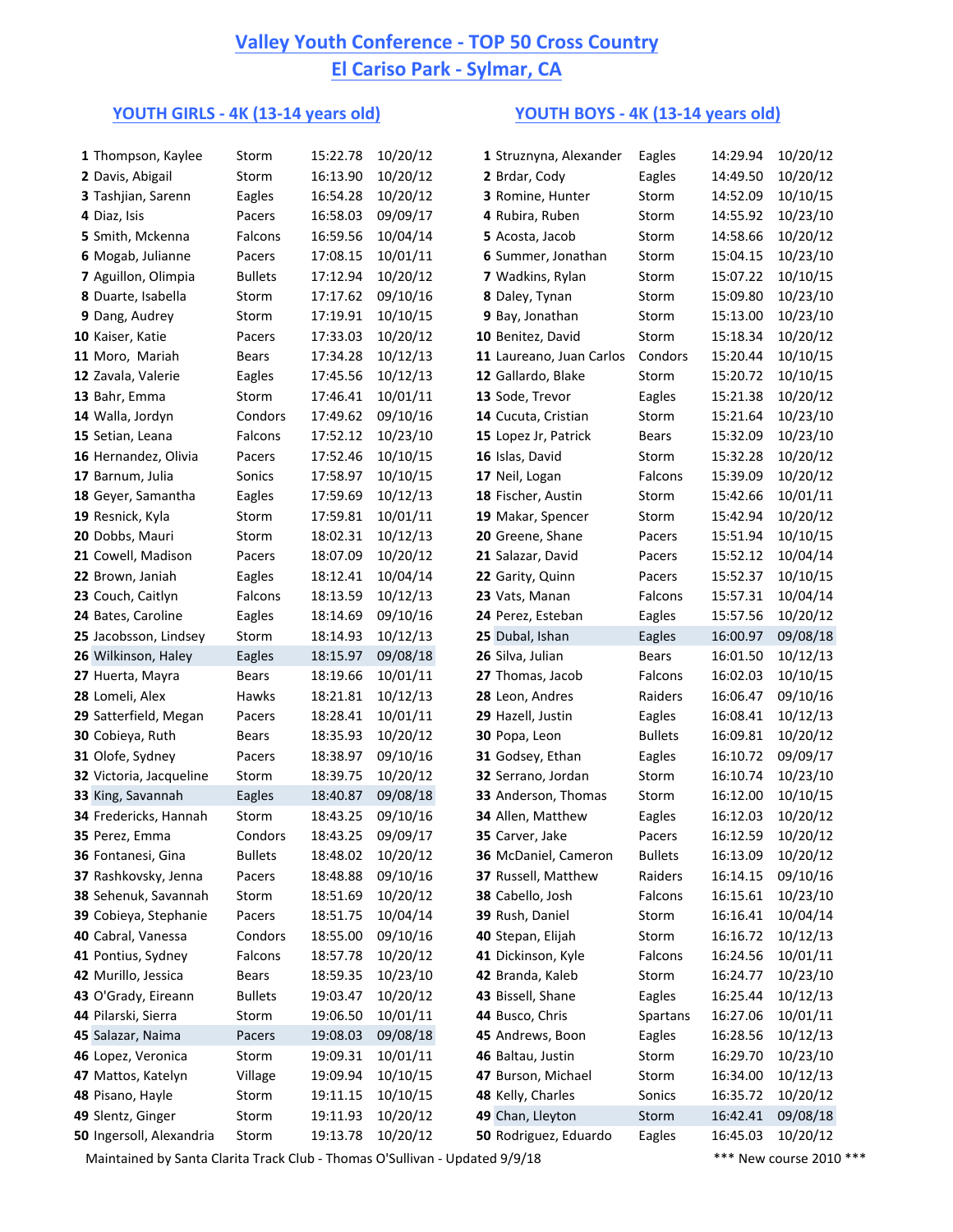## **Valley Youth Conference - TOP 50 Cross Country El Cariso Park - Sylmar, CA**

### **INTERMEDIATE GIRLS - 4K (15-16 years old) INTERMEDIATE BOYS - 4K (15-16 years old)**

| 1 Martinelli, Elena | Knights | 18:39.72 | 10/04/14 | 1 Soto, Luis        | Eagles  | 15:50.59 | 10/20/12 |
|---------------------|---------|----------|----------|---------------------|---------|----------|----------|
| 2 Smith, Aleesha    | Storm   | 19:44.84 | 10/20/12 | 2 Anderson, Joshua  | Storm   | 16:25.59 | 10/10/15 |
| 3 Williams, Emani   | Sonics  | 19:53.28 | 10/20/12 | 3 Anderson, Joshua  | Knights | 16:27.31 | 10/10/15 |
| 4 Pisano, Nicole    | Storm   | 20:25.56 | 10/10/15 | 4 McGillicuddy, Ben | Knights | 17:14.22 | 10/10/15 |
| 5 Silverman, Morgan | Storm   | 21:27.00 | 09/10/16 | 5 Roa, Rogelio      | Bears   | 17:29.75 | 10/20/12 |
| 6 Murillo, Jessica  | Pacers  | 21:34.97 | 10/20/12 | 6 Miramontes, Juan  | Bears   | 17:35.78 | 10/01/11 |
| 7 Aguilar, Dolcinea | Bears   | 22:48.66 | 10/01/11 | 7 Mosser, Alex      | Knights | 17:51.41 | 10/10/15 |
| 8 Galan, Catie      | Knights | 23:54.34 | 10/10/15 | 8 Dennison, Bryce   | Falcons | 18:10.78 | 10/20/12 |
| 9 Johnson, Briana   | Sonics  | 24:14.72 | 09/10/16 | 9 Mazisyuk, Joseph  | Pacers  | 20:31.84 | 09/08/18 |
| 10 Brown, Saysha    | Sonics  | 24:53.72 | 09/08/18 | 10 Mohun, Jess      | Condors | 20:36.66 | 09/08/18 |
| 11 Seitz, Julia     | Knights | 25:24.84 | 10/04/14 | 11 Collins, Joseph  | Condors | 22:13.59 | 09/08/18 |
| 12 Duarte, Natalie  | Eagles  | 26:18.75 | 10/04/14 | 12 Duarte, Brian    | Bears   | 22:26.62 | 10/20/12 |
| 13 Rivera, Alexis   | Pacers  | 26:37.97 | 10/04/14 | 13 Guzman, Raymond  | Bears   | 22:36.81 | 09/08/18 |
| 14 Salazar, Nina    | Knights | 29:39.62 | 10/04/14 | 14 Sevilla, Ignacio | Bears   | 22:40.53 | 10/12/13 |
| 15 Williams, Heaven | Hawks   | 36:59.81 | 09/10/16 | 15 Timiri, Pranav   | Storm   | 29:05.66 | 09/08/18 |
| 16                  |         |          |          | 16                  |         |          |          |
| 17                  |         |          |          | 17                  |         |          |          |
| 18                  |         |          |          | 18                  |         |          |          |
| 19                  |         |          |          | 19                  |         |          |          |
| 20                  |         |          |          | 20                  |         |          |          |
| 21                  |         |          |          | 21                  |         |          |          |
| 22                  |         |          |          | 22                  |         |          |          |
| 23                  |         |          |          | 23                  |         |          |          |
| 24                  |         |          |          | 24                  |         |          |          |
| 25                  |         |          |          | 25                  |         |          |          |
| 26                  |         |          |          | 26                  |         |          |          |
| 27                  |         |          |          | 27                  |         |          |          |
| 28                  |         |          |          | 28                  |         |          |          |
| 29                  |         |          |          | 29                  |         |          |          |
| 30                  |         |          |          | 30                  |         |          |          |
| 31                  |         |          |          | 31                  |         |          |          |
| 32                  |         |          |          | 32                  |         |          |          |
| 33                  |         |          |          | 33                  |         |          |          |
| 34                  |         |          |          | 34                  |         |          |          |
| 35                  |         |          |          | 35                  |         |          |          |
| 36                  |         |          |          | 36                  |         |          |          |
| 37                  |         |          |          | 37                  |         |          |          |
| 38                  |         |          |          | 38                  |         |          |          |
| 39                  |         |          |          | 39                  |         |          |          |
| 40                  |         |          |          | 40                  |         |          |          |
| 41                  |         |          |          | 41                  |         |          |          |
| 42                  |         |          |          | 42                  |         |          |          |
| 43                  |         |          |          | 43                  |         |          |          |
| 44                  |         |          |          | 44                  |         |          |          |
| 45                  |         |          |          | 45                  |         |          |          |
| 46                  |         |          |          | 46                  |         |          |          |
| 47                  |         |          |          | 47                  |         |          |          |
| 48                  |         |          |          | 48                  |         |          |          |
| 49                  |         |          |          | 49                  |         |          |          |
| 50                  |         |          |          | 50                  |         |          |          |

| Eagles                                                                                                                                                                                                                                                                                                             | 15:50.59 | 10/20/12 |
|--------------------------------------------------------------------------------------------------------------------------------------------------------------------------------------------------------------------------------------------------------------------------------------------------------------------|----------|----------|
| Storm                                                                                                                                                                                                                                                                                                              | 16:25.59 | 10/10/15 |
| Knights                                                                                                                                                                                                                                                                                                            | 16:27.31 | 10/10/15 |
| Knights                                                                                                                                                                                                                                                                                                            | 17:14.22 | 10/10/15 |
| Bears                                                                                                                                                                                                                                                                                                              | 17:29.75 | 10/20/12 |
| Bears                                                                                                                                                                                                                                                                                                              | 17:35.78 | 10/01/11 |
| Knights                                                                                                                                                                                                                                                                                                            | 17:51.41 | 10/10/15 |
| Falcons                                                                                                                                                                                                                                                                                                            | 18:10.78 | 10/20/12 |
| Pacers                                                                                                                                                                                                                                                                                                             | 20:31.84 | 09/08/18 |
| Condors                                                                                                                                                                                                                                                                                                            | 20:36.66 | 09/08/18 |
| Condors                                                                                                                                                                                                                                                                                                            | 22:13.59 | 09/08/18 |
| Bears                                                                                                                                                                                                                                                                                                              | 22:26.62 | 10/20/12 |
| <b>Bears</b>                                                                                                                                                                                                                                                                                                       | 22:36.81 | 09/08/18 |
| Bears                                                                                                                                                                                                                                                                                                              | 22:40.53 | 10/12/13 |
| Storm                                                                                                                                                                                                                                                                                                              | 29:05.66 | 09/08/18 |
|                                                                                                                                                                                                                                                                                                                    |          |          |
| 1 Soto, Luis<br>2 Anderson, Joshua<br>3 Anderson, Joshua<br>4 McGillicuddy, Ben<br>5 Roa, Rogelio<br>6 Miramontes, Juan<br>7 Mosser, Alex<br>8 Dennison, Bryce<br>9 Mazisyuk, Joseph<br>10 Mohun, Jess<br>11 Collins, Joseph<br>12 Duarte, Brian<br>13 Guzman, Raymond<br>14 Sevilla, Ignacio<br>15 Timiri, Pranav |          |          |